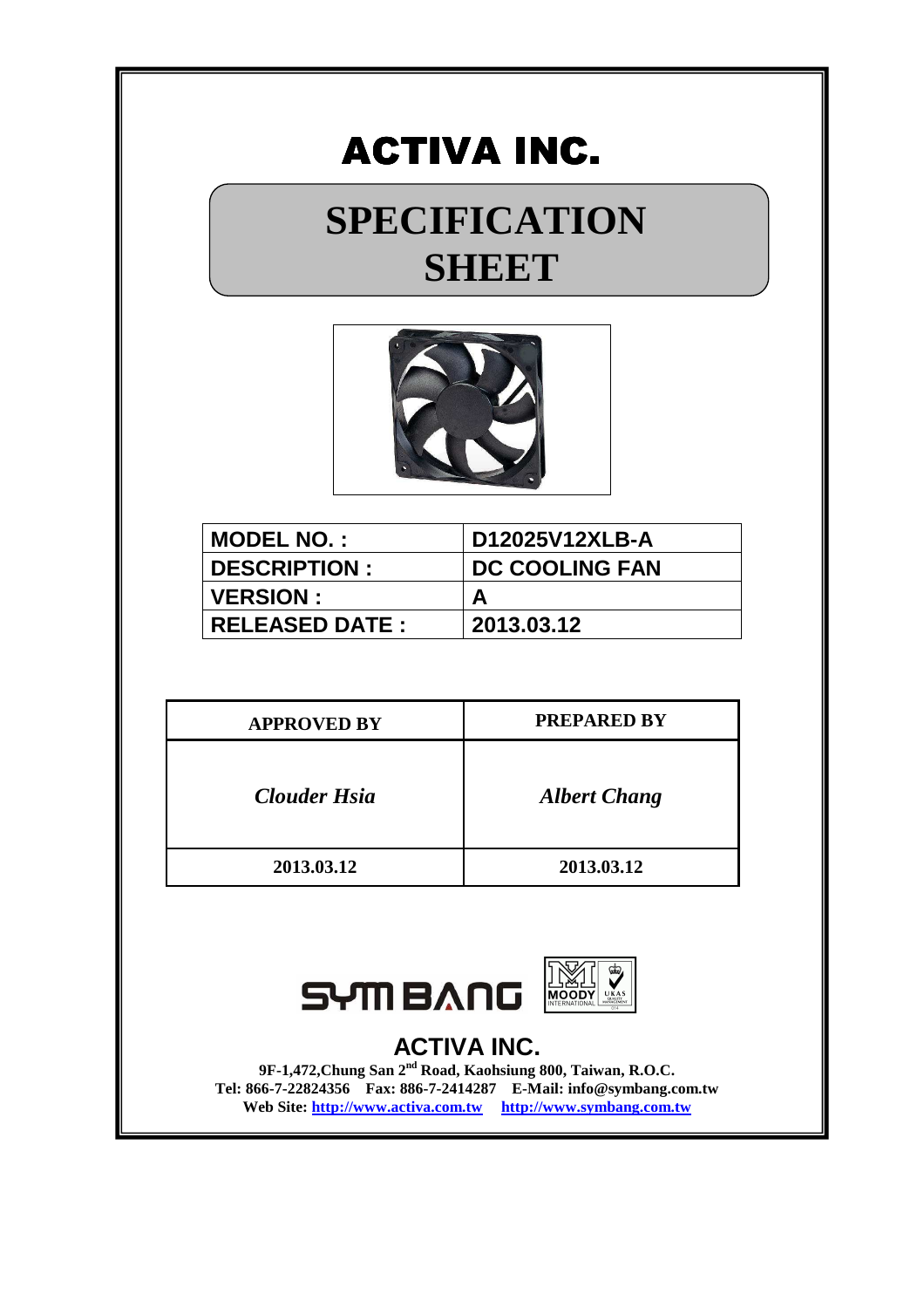## **ACTIVA INC. PRODUCT SPECIFICATION**

## **A. General Specification**

| <b>Item</b>      |                                | Specification                  |                                            | <b>Condition</b>                                                                                   |
|------------------|--------------------------------|--------------------------------|--------------------------------------------|----------------------------------------------------------------------------------------------------|
| $\mathbf{1}$     | Model No.                      | D12025V12XLB-A                 |                                            |                                                                                                    |
| $\overline{2}$   | <b>Outline Dimension</b>       | 120 x 120 x 25 mm              |                                            |                                                                                                    |
| 3                | <b>Rated Voltage</b>           | DC<br>12                       | $\mathbf{V}$                               |                                                                                                    |
| $\overline{4}$   | <b>Operating Voltage Range</b> | DC $10.8 - 13.2$               | V                                          |                                                                                                    |
| 5                | <b>Start Voltage</b>           | <b>DC</b><br>$\tau$            | $\mathbf{V}$                               |                                                                                                    |
| $\boldsymbol{7}$ | <b>Rated Current</b>           | $0.11$ (Max $0.13$ )           | $\mathbf{A}$                               | At Rated Voltage, 25°C, 65% RH,                                                                    |
| 8                | Power Consumption              | $1.32$ (Max1.56)               | $+10%$<br>W                                | Free Air                                                                                           |
| 9                | <b>Rotating Speed</b>          | 1500                           | $RPM \pm 10\%$                             | At Rated Voltage, 25°C, 65% RH,<br>Free Air                                                        |
| 10               | Max. Airflow                   | 57.2<br>1.618                  | <b>CFM</b><br>$m^3/m$ in                   | At Rated Voltage                                                                                   |
| 11               | Max. Static Pressure           | 1.879<br>0.074                 | mmH <sub>2</sub> O<br>inchH <sub>2</sub> O | <b>AMCA 210 Standard</b><br><b>At Rated Current</b>                                                |
| 12               | Noise Level                    | 27.2(Max 31.2)                 | dB(A)                                      | At Rated Voltage<br>Measured in a non-echo Chamber<br>CNS 8753 Standard<br>ISO 3744 Test Condition |
| 13               | Life                           | 50000 hrs                      | at 25°C                                    | MTTF (Mean Time To Failures)<br>at Confidence. Level 90%                                           |
| 14               | No. of Blade                   | $\overline{7}$                 | <b>Blades</b>                              |                                                                                                    |
| 15               | No. of Pole                    | 4                              | Poles                                      |                                                                                                    |
| 16               | <b>Rotating Direction</b>      | Clockwise View From Label Side |                                            |                                                                                                    |
| 18               | Weight                         | 156                            | g                                          |                                                                                                    |
| 19               | Motor Type                     | DC Brushless Fan Motor         |                                            |                                                                                                    |
| 20               | <b>Speed Control</b>           | N/A                            |                                            |                                                                                                    |
| 21               | <b>Signal Output</b>           | N/A                            |                                            |                                                                                                    |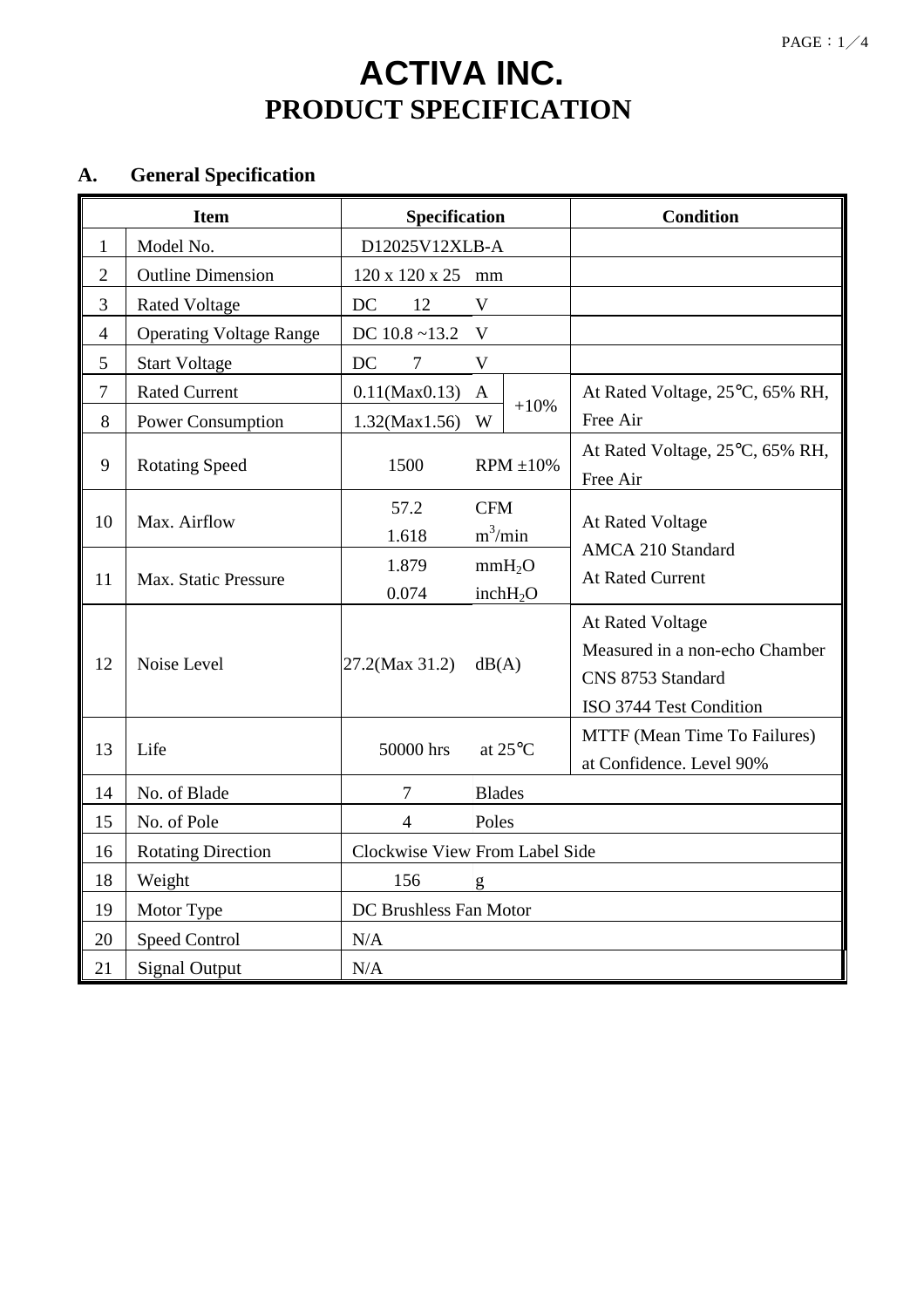|   | <b>Materials / Parts</b> | <b>Specification</b>                                                                            |  |
|---|--------------------------|-------------------------------------------------------------------------------------------------|--|
|   | Housing                  | Thermoplastic PBT, UL94V-0                                                                      |  |
|   | Blade, Bobbin            | Thermoplastic PBT, UL94V-0                                                                      |  |
|   | Bearing                  | <b>Ball Bearing</b>                                                                             |  |
| 4 | Termination              | $(+)$ Red, $(-)$ Black, UL1007 AWG#24 Length:300 $\pm$<br><b>Lead Wires</b><br>10 <sub>mm</sub> |  |
|   | Connector                | N/A                                                                                             |  |

### **B. Main Materials / Parts Specification**

### **C. Safety Approvals**

| <b>Safety Approvals</b> |     | THV |  |
|-------------------------|-----|-----|--|
| File Number             | N/A | N/A |  |

## **D. Environmental Specification**

|  | <b>Item</b>                  | <b>Specification / Condition</b>                                                                                                                                                                  |  |
|--|------------------------------|---------------------------------------------------------------------------------------------------------------------------------------------------------------------------------------------------|--|
|  | <b>Operating Temp. Range</b> | -10°C to +70°C at humidity 65%+/-20% RH.                                                                                                                                                          |  |
|  | <b>Storage Temperature</b>   | All function shall be normal after 500 hours storage at -40 $\degree$ C to                                                                                                                        |  |
|  |                              | +70 $^{\circ}$ C with a 24 hour recovery period at room temperature.                                                                                                                              |  |
|  | <b>Humidity Test</b>         | After 96 hours, 95% RH, 40+/-2 <sup>o</sup> C per MIL-STD-202F, method 103B<br>humidity test, the measured data on insulation resistance and dielectric<br>strength shall meet the specification. |  |
|  | <b>Thermal Shock</b>         | Per MIL-STD 202F Method 107D, Condition D                                                                                                                                                         |  |
|  | <b>Insulation Shock</b>      | Class<br>А                                                                                                                                                                                        |  |

### **E. Electrical Specification**

| Item |                                | <b>Specification/Condition</b>                                                                                                                        |  |
|------|--------------------------------|-------------------------------------------------------------------------------------------------------------------------------------------------------|--|
|      | <b>Insulation Resistance</b>   | $10\text{M}\Omega$ /Between unshielded wire and frame at 500 VDC\min                                                                                  |  |
|      | Dielectric Strength            | $5mA$ Max./Measured b\w lead wire $(+)$ and frame at 500 VAC\min                                                                                      |  |
|      | <b>Motor Safety Protection</b> | Open circuit when VCC&GND are exchanged                                                                                                               |  |
|      |                                | Circuit won't be burned within 5 seconds when VCC&GND are exchanged                                                                                   |  |
|      | <b>Locked rotor Protection</b> | Built-in controller will begin to motivate the fan motor to get it start rotating again<br>when the fan speed suddenly drops to zero in a stuck state |  |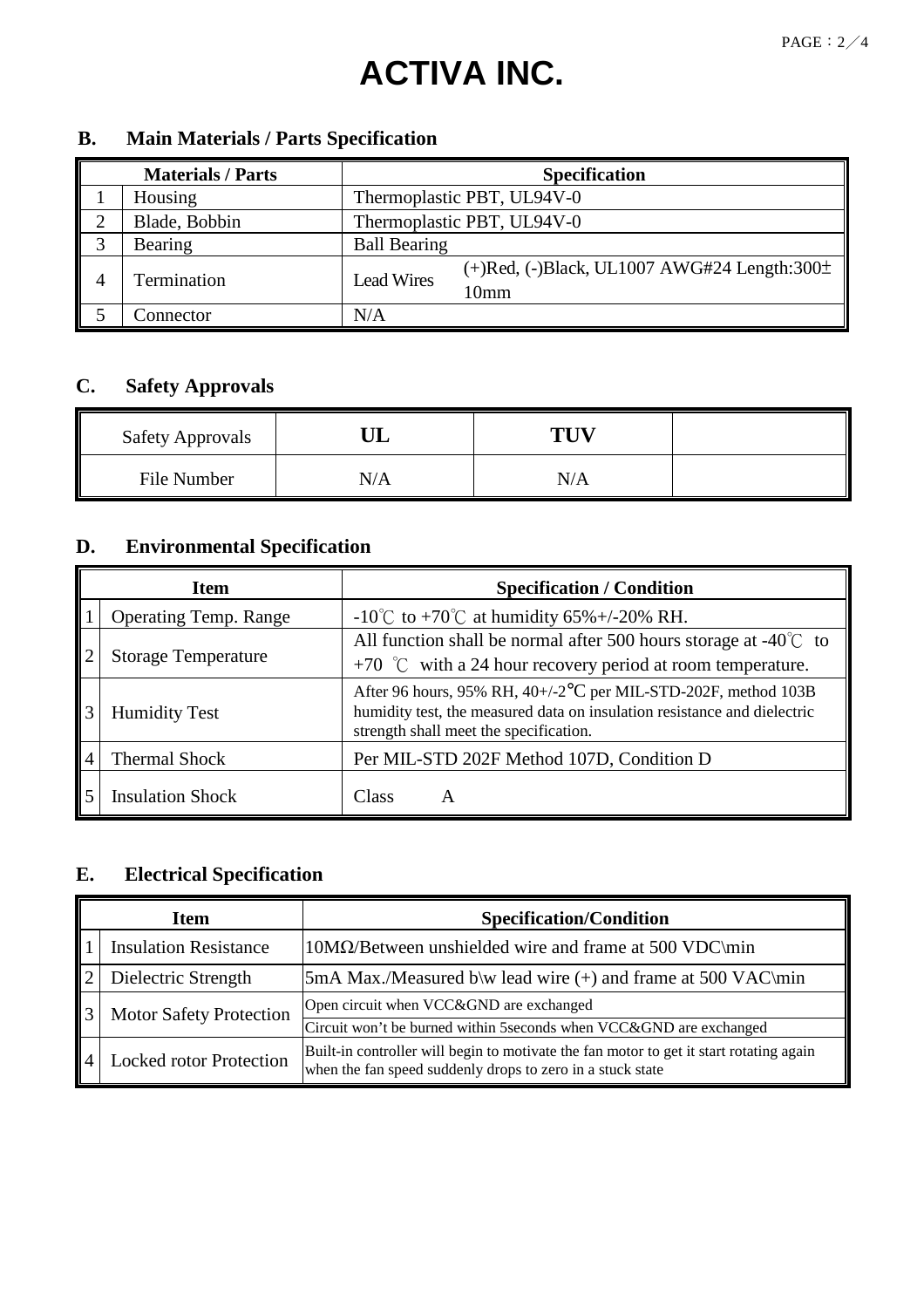#### **F. Outline Dimension**



#### **G. Airflow Performance**